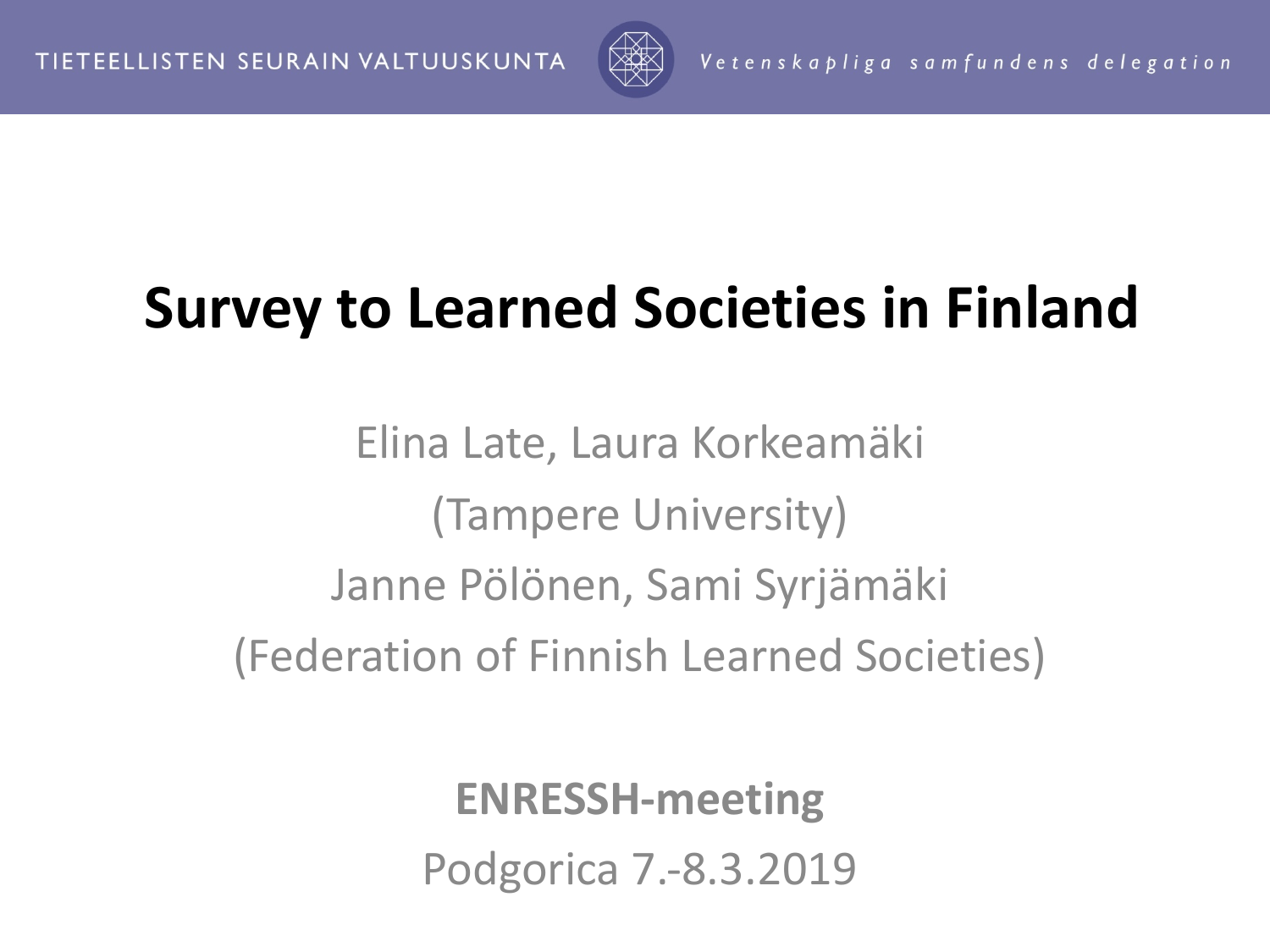

## Project

- Federation of Finnish Learned Societies (TSV) and Tampere University have started a joint project to investigate the activities of learned societies in Finland.
- TSV is a coordinating body of 278 learned societies and 4 Science Academies with over 260,000 members (researchers, professionals, interested citizens)
- Strong role in scholarly publishing: learned societies account for 2/3 of peer-reviewed publication channels and outputs published in Finland
- Enormous potential for creating societal impact
- National level studies have been conducted e.g. in Portugal and UK
	- Delicado, A., Rego, R., Conceição, C. P., Pereira, I., & Junqueira, L. (2014). What roles for scientific associations in contemporary science? *Minerva*, 52(4), 439-465.
	- Hewitt, M., Dingwall, R., & Turkmendag, I. (2017). More than research intermediaries: a descriptive study of the impact and value of learned societies in the UK social sciences. *Science and Public Policy*, 44(6), 775-788.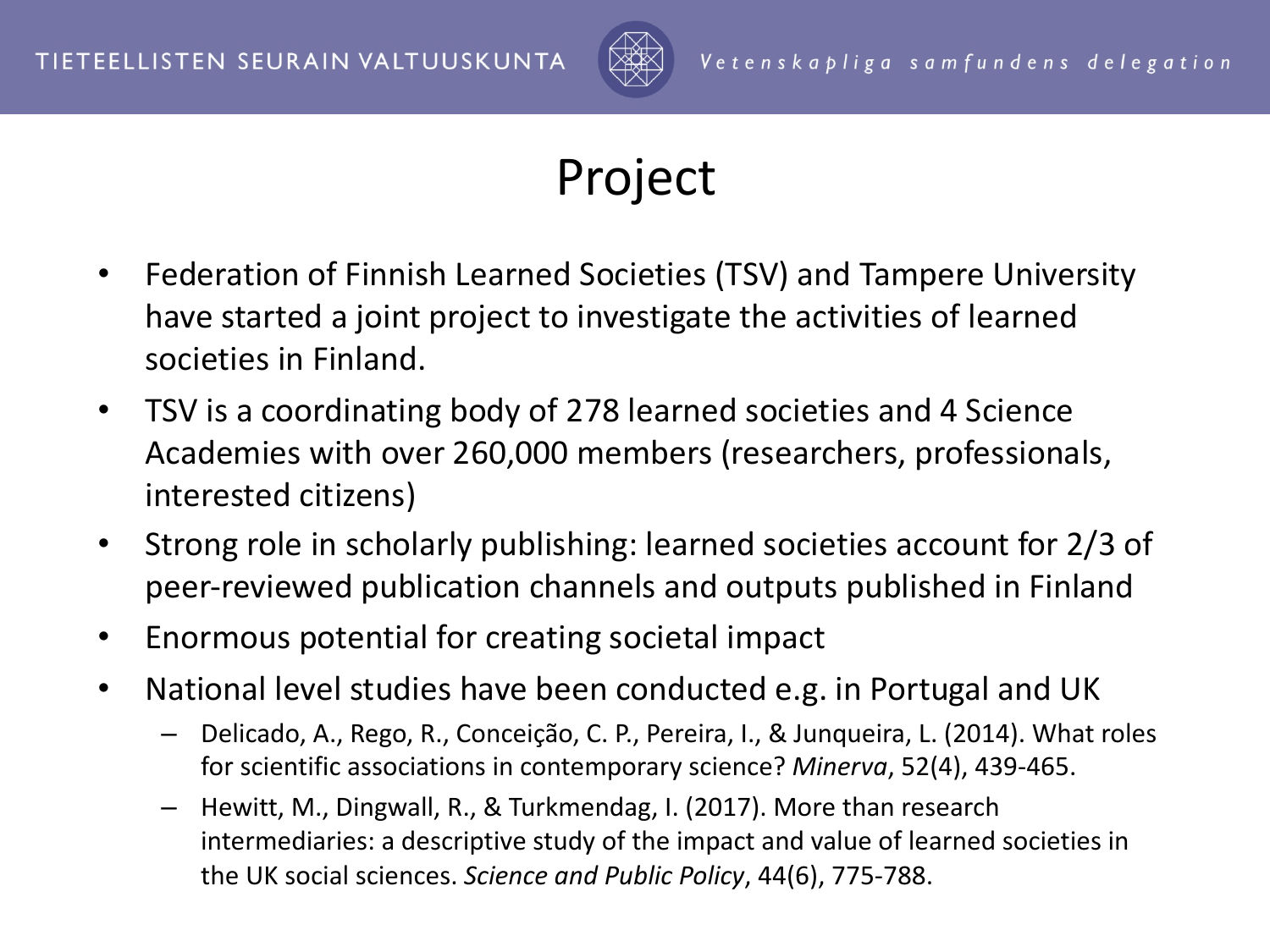

## Questionnaire

Responding to the survey takes about 10 to 15 minutes.

- Background information
- Reasons for TSV membership
- Finances
- Organization and personnel
- Membership
- Publishing activity
- Seminar and conference activity
- Research activity
- Societal interaction
- Open science
- Collaboration
- **Future**